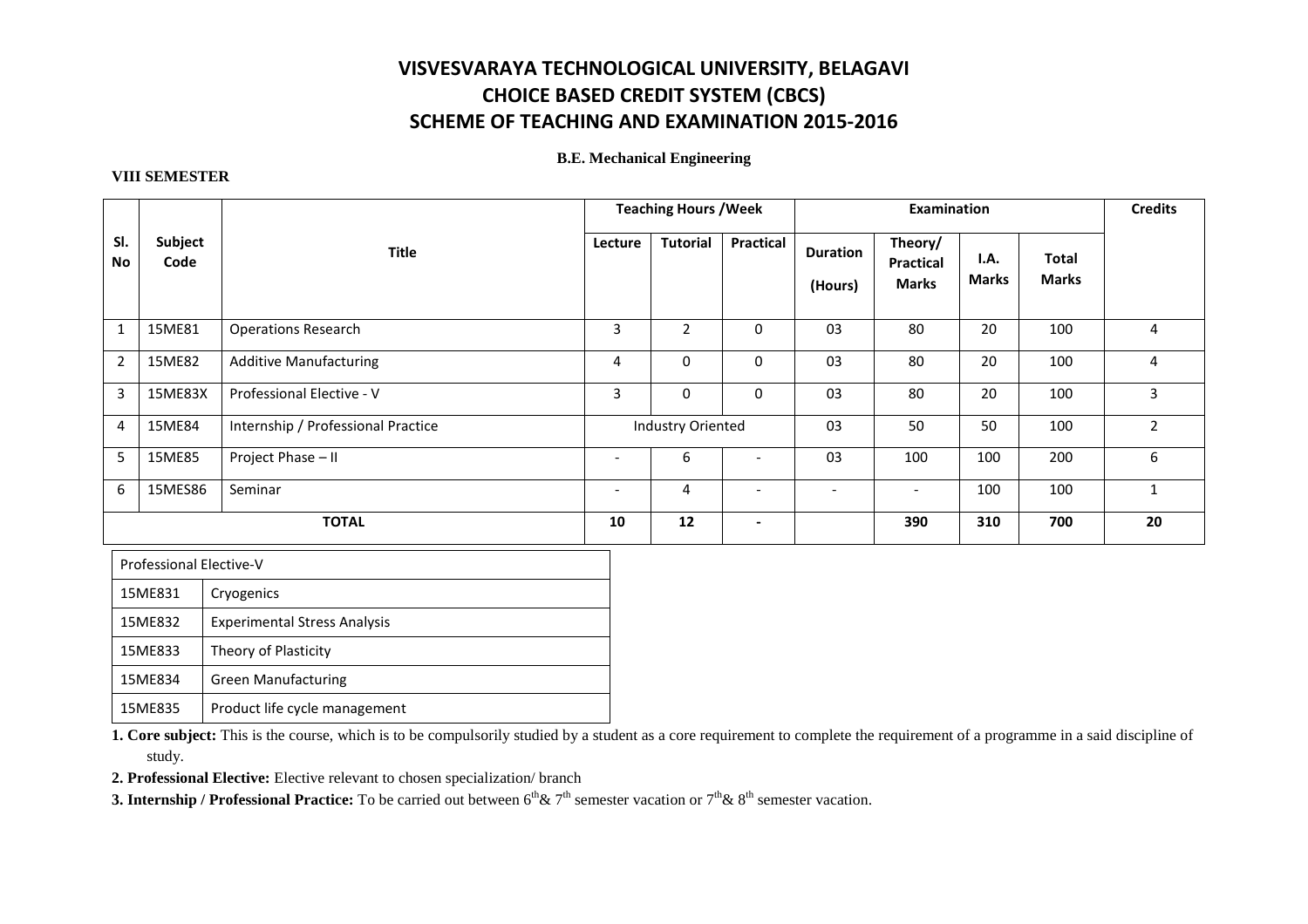#### **OPERATIONS RESEARCH**

|                            |                 | <b>Tredits</b> | -T-P  | Assessment |                         | <b>Exam Duration</b> |  |
|----------------------------|-----------------|----------------|-------|------------|-------------------------|----------------------|--|
| course                     | $\mathrm{Code}$ |                |       | <b>SEE</b> | $\sim$ T $\prime$<br>UА |                      |  |
| <b>Operations Research</b> | 5ME81           |                | 3-2-0 | 80         | 20                      | 3 Hrs                |  |

#### **Course objectives:**

- 1. To enable the students to understand the scientific methods of providing various departments of an organization with a quantitative basis of decision making.
- 2. To enable the studentsto understand the importance of various tools and techniques in finding optimal solutions to problems involving limited resources in the form of Men, Materials and machinery.

#### **MODULE -1**

**Introduction:** Evolution of OR, Definitions of OR, Scope of OR, Applications of OR, Phases in OR study. Characteristics and limitations of OR, models used in OR,

Linear Programming Problem (LPP), Generalized LPP- Formulation of problems as L.P.P. SolutionstoLPP by graphical method(Two Variables).

08 Hours

#### **MODULE -2**

**LPP:** Simplex method, Canonical and Standard form of LP problem, slack, surplus and artificial variables, Solutions to LPP by Simplex method, Big-M Method and Two Phase Simplex Method, Degeneracy in LPP. Concept of Duality, writing Dual of given LPP. Solutions to L.P.P by Dual Simplex Method.

12 Hours

#### **MODULE -3**

**Transportation Problem**: Formulation of transportation problem, types, initial basic feasible solution using North-West Corner rule, Vogel's Approximation method. Optimality in Transportation problem by Modified Distribution(MODI) method. Unbalanced T.P. Maximization T.P. Degeneracy in transportation problems, application of transportation problem.

**Assignment Problem-**Formulation, Solutions to assignment problems by Hungarian method, Special cases in assignment problems, unbalanced, Maximization assignment problems.

Travelling Salesman Problem (TSP). Difference between assignment and T.S.P, Finding best route by Little's method. Numerical Problems.

12 Hours

.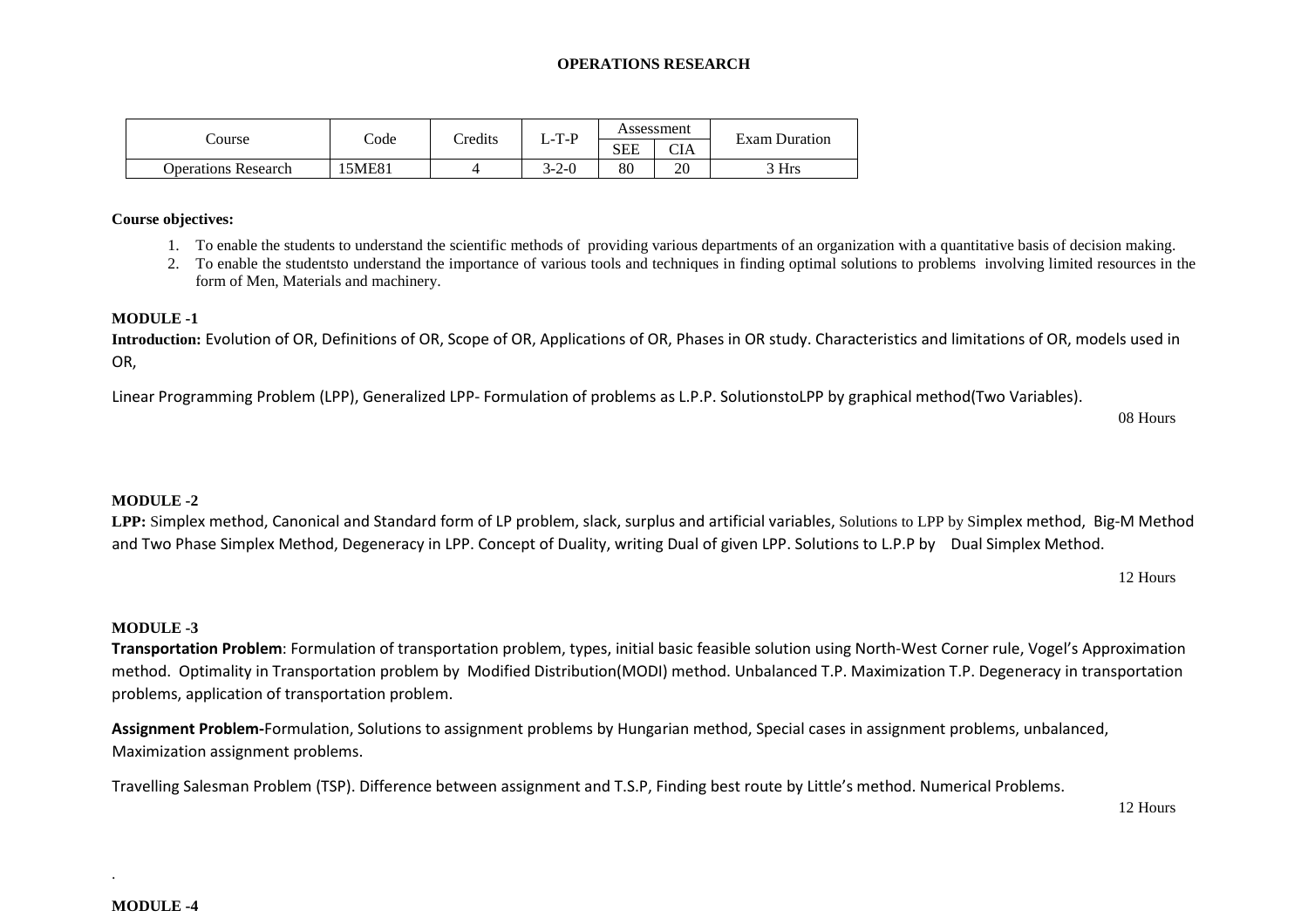**Network analysis:** Introduction, Construction of networks, Fulkerson's rule for numbering the nodes, AON and AOA diagrams; Critical path method to find the expected completion time of a project, determination of floats in networks, PERT networks, determining the probability of completing a project, predicting the completion time of project; Cost analysis in networks. Crashingofnetworks- Problems.

**Queuing Theory**: Queuing systems and their characteristics, Pure-birth and Pure-death models (only equations), Kendall & Lee's notation of Queuing, empirical queuing models – Numerical on M/M/1 and M/M/C Queuing models. 10 Hours 10 Hours 10 Hours

#### **MODULE -5**

**Game Theory:** Definition, Pure Strategy problems, Saddle point, Max-Min and Min-Max criteria, Principle of Dominance, Solution of games with Saddle point. Mixed Strategy problems. Solution of 2X2 games by Arithmetic method, Solution of 2Xn m and mX2 games by graphical method. Formulationof games.

**Sequencing:** Basic assumptions, Johnson's algorithm, sequencing 'n' jobs on single machine using priority rules, sequencing using Johnson's rule-'n' jobs on 2 machines, 'n' jobs on 3 machines, 'n' jobs on 'm' machines. Sequencing of2 jobs on 'm' machines using graphical method. 08 Hours

#### **Course outcomes:**

#### **On completion of this subject, students will be able to:**

- 1. Understand the meaning, definitions, scope, need, phases and techniques of operations research.
- 2. Formulate as L.P.P and derive optimal solutions to linear programming problems by graphical method, Simplex method, Big-M method and Dual Simplex method.
- 3. Formulate as Transportation and Assignment problems and derive optimum solutions for transportation, Assignment and travelling salesman problems.
- **4.** Solve problems on game theory for pure and mixed strategy under competitive environment.
- **5.**Solve waiting line problems for M/M/1 and M/M/K queuing models.
- **6.** Construct networkdiagrams and determine critical path, floats for deterministic and PERT networks including crashing of Networks.
- **7.** Determine minimum processing times for sequencing of n jobs-2 machines, n jobs-3machines,n jobs-m machinesand 2 jobs-n machines using Johnson's algorithm.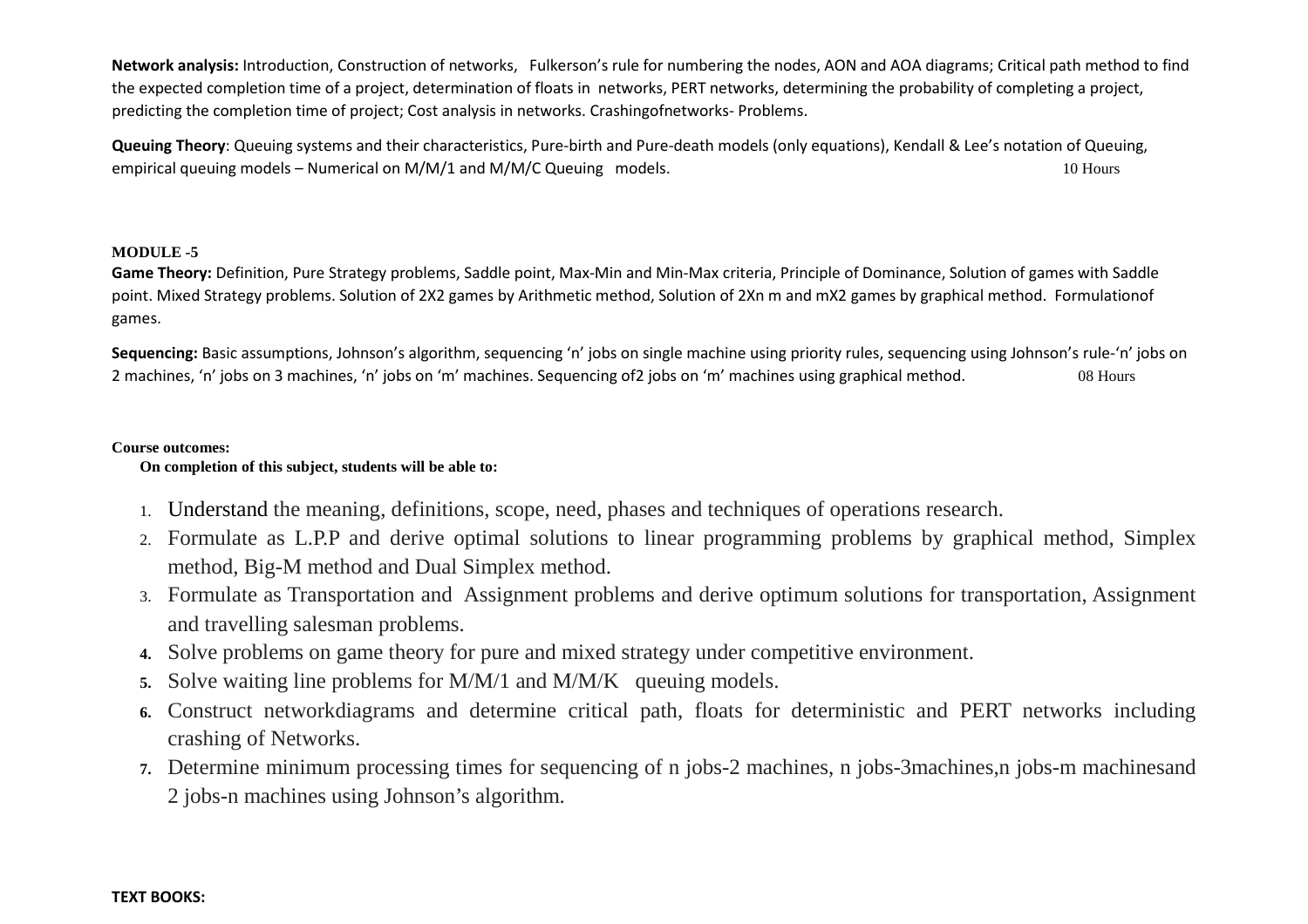1. Operations Research, P K Gupta and D S Hira,S. Chand and Company LTD.

Publications, New Delhi – 2007

2. Operations Research, An Introduction, Seventh Edition, Hamdy A. Taha, PHI Private Limited, 2006.

#### REFERENCE BOOKS:

- 1. Operations Research, Theory and Applications, Sixth Edition, J K Sharma, Trinity Press, Laxmi Publications Pvt.Ltd. 2016.
- 2. Operations Research, Paneerselvan, PHI
- 3. Operations Research, A M Natarajan, P Balasubramani, PearsonEducation, 2005
- 4. Introduction to Operations Research, Hillier and Lieberman, 8<sup>th</sup>Ed., McGraw Hill

#### **Scheme of Examination:**

Two questions to be set from each module. Students have to answer five full questions, choosing at least one full question from each module.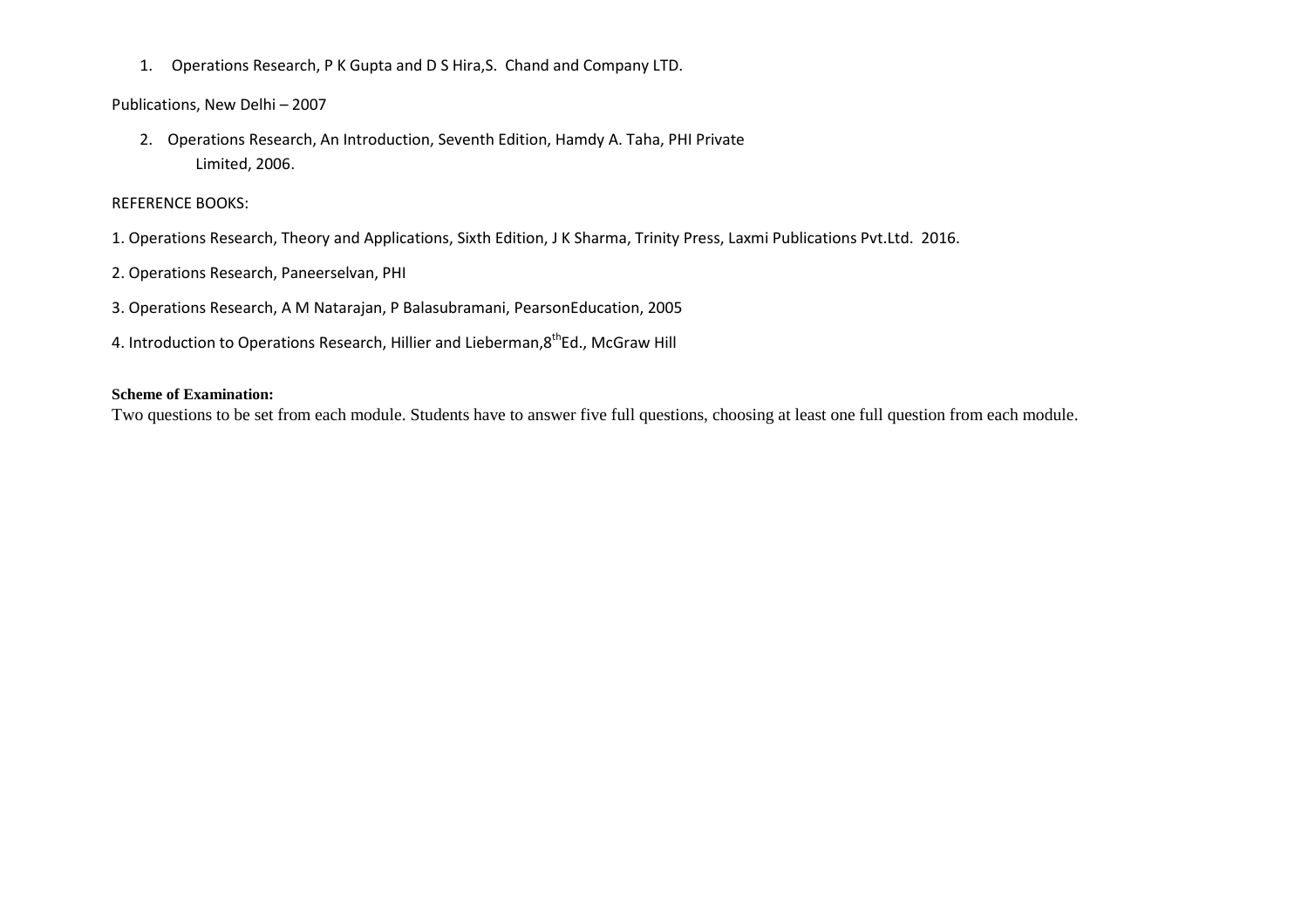## ADDITIVE MANUFACTURING

| Course                                                                                                                                                                         | Code   | Credits         | $L-T-P$     |                  | Assessment | <b>Exam Duration</b> |          |
|--------------------------------------------------------------------------------------------------------------------------------------------------------------------------------|--------|-----------------|-------------|------------------|------------|----------------------|----------|
| <b>Additive Manufacturing</b>                                                                                                                                                  | 15ME82 | $\overline{4}$  | $4 - 0 - 0$ | <b>SEE</b><br>80 | CIA<br>20  | 3 Hrs                |          |
|                                                                                                                                                                                |        |                 |             |                  |            |                      |          |
| <b>Course Objectives:</b>                                                                                                                                                      |        |                 |             |                  |            |                      |          |
| <b>Students will be able to</b>                                                                                                                                                |        |                 |             |                  |            |                      |          |
| 1. Understand the additive manufacturing process, polymerization and powder metallurgy process                                                                                 |        |                 |             |                  |            |                      |          |
| Understand characterisation techniques in additive manufacturing.<br>2.                                                                                                        |        |                 |             |                  |            |                      |          |
| 3.<br>Acquire knowledge on CNC and Automation.                                                                                                                                 |        |                 |             |                  |            |                      |          |
|                                                                                                                                                                                |        |                 |             |                  |            |                      |          |
|                                                                                                                                                                                |        | <b>Module 1</b> |             |                  |            |                      |          |
| Introduction to Additive Manufacturing: Introduction to AM, AM evolution,                                                                                                      |        |                 |             |                  |            |                      |          |
| Distinction between AM & CNC machining, Advantages of AM, AM process chain:                                                                                                    |        |                 |             |                  |            |                      |          |
| Conceptualization, CAD, conversion to STL, Transfer to AM, STL file manipulation,                                                                                              |        |                 |             |                  |            |                      |          |
| Machine setup, build, removal and clean up, post processing.                                                                                                                   |        |                 |             |                  |            |                      |          |
| Classification of AM processes: Liquid polymer system, Discrete particle system,                                                                                               |        |                 |             |                  |            |                      |          |
| Molten material systems and Solid sheet system.                                                                                                                                |        |                 |             |                  |            |                      |          |
| Post processing of AM parts: Support material removal, surface texture improvement,<br>accuracy improvement, aesthetic improvement, preparation for use as a pattern, property |        |                 |             |                  |            |                      |          |
| enhancements using non-thermal and thermal techniques.                                                                                                                         |        |                 |             |                  |            |                      | 10 Hours |
| Guidelines for process selection: Introduction, selection methods for a part, challenges                                                                                       |        |                 |             |                  |            |                      |          |
| of selection                                                                                                                                                                   |        |                 |             |                  |            |                      |          |
| AM Applications: Functional models, Pattern for investment and vacuum casting,                                                                                                 |        |                 |             |                  |            |                      |          |
| Medical models, art models, Engineering analysis models, Rapid tooling, new materials                                                                                          |        |                 |             |                  |            |                      |          |
| development, Bi-metallic parts, Re-manufacturing. Application examples for Aerospace,                                                                                          |        |                 |             |                  |            |                      |          |
| defence, automobile, Bio-medical and general engineering industries                                                                                                            |        |                 |             |                  |            |                      |          |
|                                                                                                                                                                                |        | <b>Module 2</b> |             |                  |            |                      |          |
| System Drives and devices: Hydraulic and pneumatic motors and their features,                                                                                                  |        |                 |             |                  |            |                      |          |
| Electrical motors AC/DC and their features                                                                                                                                     |        |                 |             |                  |            |                      |          |
| Actuators: Electrical Actuators; Solenoids, Relays, Diodes, Thyristors, Triacs, Hydraulic                                                                                      |        |                 |             |                  |            |                      | 8 Hours  |
| and Pneumatic actuators, Design of Hydraulic and Pneumatic circuits, Piezoelectric                                                                                             |        |                 |             |                  |            |                      |          |
| actuators, Shape memory alloys.                                                                                                                                                |        | <b>Module 3</b> |             |                  |            |                      |          |
| <b>POLYMERS &amp; POWDER METALLURGY</b>                                                                                                                                        |        |                 |             |                  |            |                      |          |
| Basic Concepts: Introduction to Polymers used for additive manufacturing: polyamide,                                                                                           |        |                 |             |                  |            |                      | 12 Hours |
| PF resin, polyesters etc. Classification of polymers, Concept of functionality,                                                                                                |        |                 |             |                  |            |                      |          |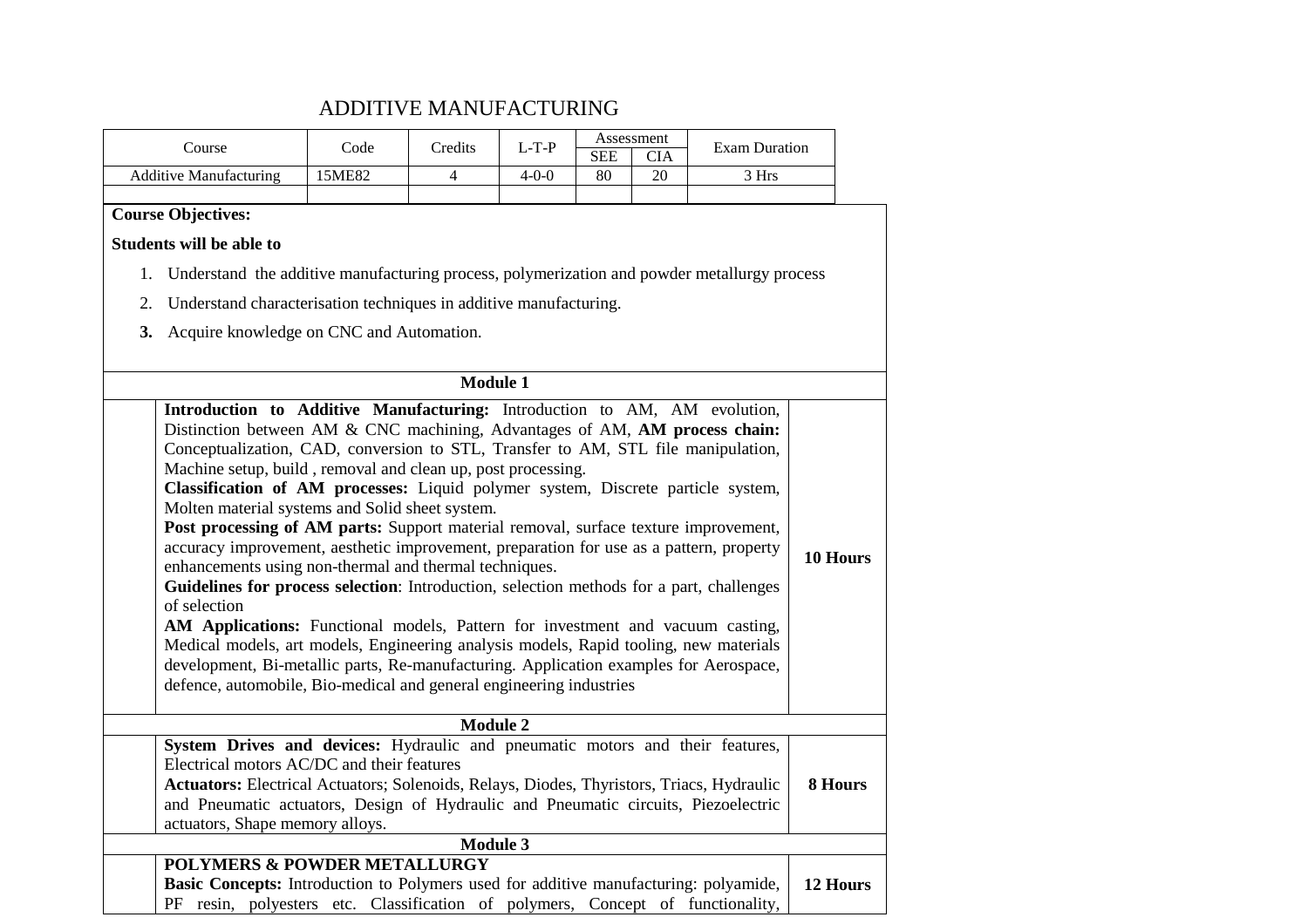| Polydispersity and Molecular weight [MW], Molecular Weight Distribution [MWD]            |          |
|------------------------------------------------------------------------------------------|----------|
| Polymer Processing: Methods of spinning for additive manufacturing: Wet spinning,        |          |
| Dry spinning. Biopolymers, Compatibility issues with polymers. Moulding and casting of   |          |
| polymers, Polymer processing techniques                                                  |          |
| General Concepts: Introduction and History of Powder Metallurgy (PM), Present and        |          |
| Future Trends of PM                                                                      |          |
| Powder Production Techniques: Different Mechanical and Chemical methods,                 |          |
| Atomisation of Powder, other emerging processes. Characterization Techniques:            |          |
| Particle Size & Shape Distribution, Electron Microscopy of Powder, Interparticle         |          |
| Friction, Compression ability, Powder Structure, Chemical Characterization               |          |
| Microstructure Control in Powder: Importance of Microstructure<br>Study,                 |          |
| Microstructures of Powder by Different techniques                                        |          |
| Powder Shaping: Particle Packing Modifications, Lubricants & Binders, Powder             |          |
| Compaction & Process Variables, Pressure & Density Distribution during Compaction,       |          |
| Isotactic Pressing, Injection Moulding, Powder Extrusion, Slip Casting, Tape Casting.    |          |
| Sintering: Theory of Sintering, Sintering of Single & Mixed Phase Powder, Liquid Phase   |          |
| Sintering Modern Sintering Techniques, Physical & Mechanical Properties Evaluation,      |          |
| Structure-Property Correlation Study, Modern Sintering techniques, Defects Analysis of   |          |
| <b>Sintered Components</b>                                                               |          |
| Application of Powder Metallurgy: Filters, Tungsten Filaments, Self-Lubricating          |          |
| Bearings, Porous Materials, Biomaterials etc.                                            |          |
| <b>Module 4</b>                                                                          |          |
| NANO MATERIALS & CHARACTERIZATION TECHNIQUES:                                            |          |
| <b>Introduction:</b> Importance of Nano-technology, Emergence of Nanotechnology, Bottom- |          |
| up and Top-down approaches, challenges in Nanotechnology                                 |          |
| Nano-materials Synthesis and Processing: Methods for creating Nanostructures;            |          |
| Processes for producing ultrafine powders- Mechanical grinding; Wet Chemical             |          |
| Synthesis of Nano-materials- sol-gel process; Gas Phase synthesis of Nano-materials-     |          |
| Furnace, Flame assisted ultrasonic spray pyrolysis; Gas Condensation Processing (GPC),   |          |
| Chemical Vapour Condensation(CVC).                                                       |          |
|                                                                                          | 10 Hours |
| <b>Optical Microscopy - principles, Imaging Modes, Applications, Limitations.</b>        |          |
| Scanning Electron Microscopy (SEM) - principles, Imaging Modes, Applications,            |          |
| Limitations. Transmission Electron Microscopy (TEM) - principles, Imaging Modes,         |          |
| Applications, Limitations.X- Ray Diffraction (XRD) - principles, Imaging Modes,          |          |
| Applications, Limitations. Scanning Probe Microscopy (SPM) - principles, Imaging         |          |
| Modes, Applications, Limitations. Atomic Force Microscopy (AFM) - basic principles,      |          |
| instrumentation, operational modes, Applications, Limitations. Electron Probe Micro      |          |
| Analyzer (EPMA) - Introduction, Sample preparation, Working procedure, Applications,     |          |
| Limitations.                                                                             |          |
| <b>Module 5</b>                                                                          |          |
| MANUFACTURING CONTROL AND AUTOMATION                                                     | 10 Hours |
| CNC technology - An overview: Introduction to NC/CNC/DNC machine tools,                  |          |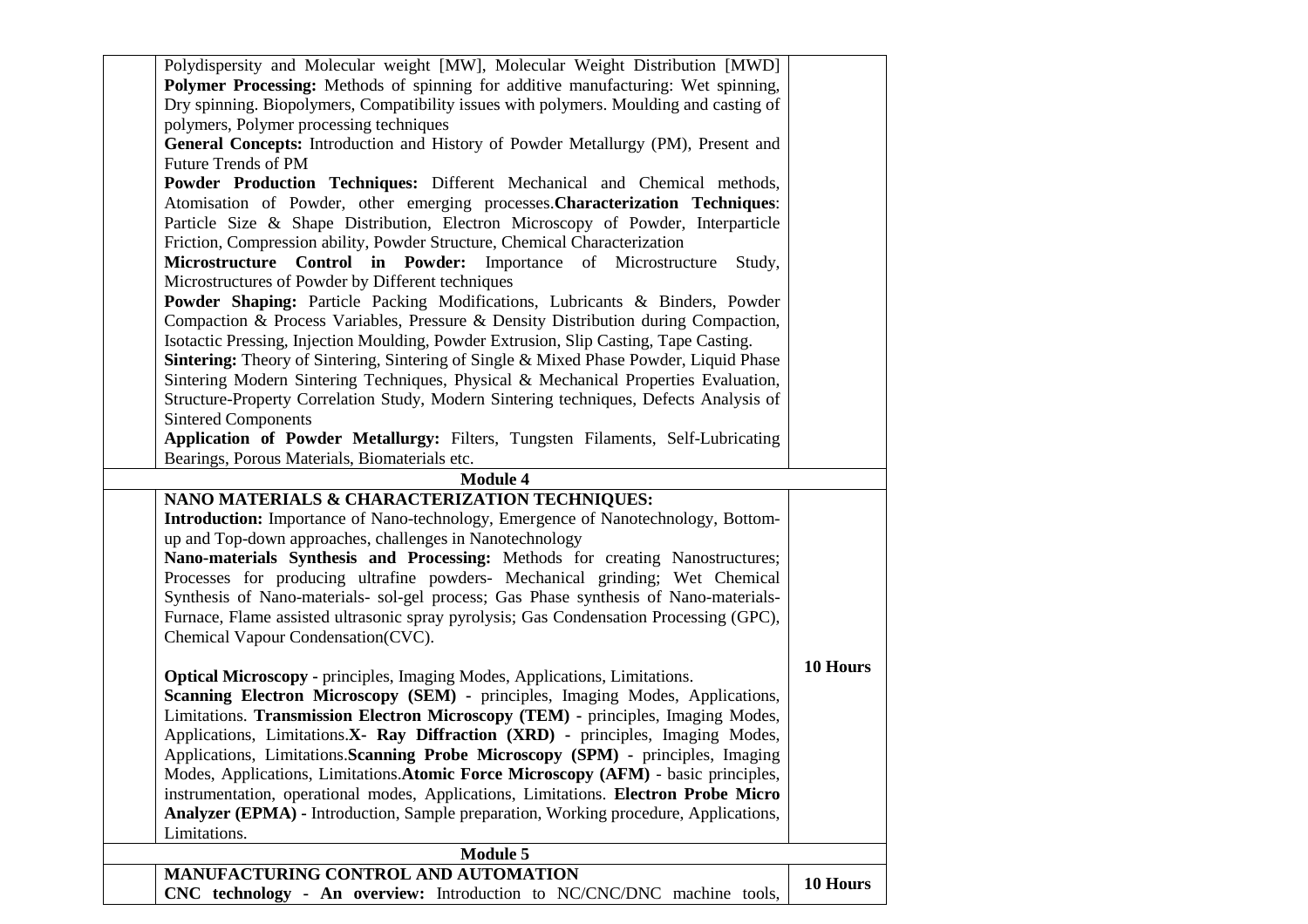| Classification of NC / CNC machine tools, Advantage, disadvantages of NC / CNC                |
|-----------------------------------------------------------------------------------------------|
| machine tools, Application of NC/CNC Part programming: CNC programming and                    |
| introduction, Manual part programming: Basic (Drilling, milling, turning etc.), Special       |
| part programming, Advanced part programming, Computer aided part programming                  |
| (APT)                                                                                         |
| <b>Introduction:</b> Automation in production system principles and strategies of automation, |
| basic Elements of an automated system. Advanced Automation functions. Levels of               |
| Automations, introduction to automation productivity                                          |
| Control Technologies in Automation: Industrial control system. Process industry vs            |
| discrete manufacturing industries. Continuous vs discrete control. Continuous process         |
| and its forms. Other control system components.                                               |
|                                                                                               |

#### **Course Outcomes**

- 1. Understand the different process of Additive Manufacturing. using Polymer, Powder and Nano materials manufacturing.
- 2. Analyse the different characterization techniques.
- 3. Describe the various NC, CNC machine programing and Automation techniques.

#### **TEXT BOOKS:**

- 1. Chua Chee Kai, Leong Kah Fai, "Rapid Prototyping: Principles & Applications", World Scientific, 2003.
- 2. G Odian Principles of Polymerization, Wiley Inerscience John Wiley and Sons, 4th edition, 2005
- 3. Mark James Jackson, Microfabrication and Nanomanufacturing, CRC Press, 2005.
- 4. Powder Metallurgy Technology, Cambridge International Science Publishing, 2002.
- 5. P. C. Angelo and R. Subramanian: Powder Metallurgy- Science, Technology and Applications, PHI, New Delhi, 2008.
- 6. Mikell P Groover, Automation, Production Systems and Computer Integrated Manufacturing, 3rd Edition, Prentice Hall Inc., New Delhi, 2007.

#### **REFERENCE BOOKS:**

- 1. Wohler's Report 2000 Terry Wohlers Wohler's Association -2000
- 2. Computer Aided Manufacturing P.N. Rao, N.K. Tewari and T.K. Kundra Tata McGraw Hill 1999
- 3. Ray F. Egerton , Physical Principles of Electron Microscopy: An Introduction to TEM, SEM, and AEM , Springer, 2005.
- 4. P. C. Angelo and R. Subramanian: Powder Metallurgy- Science, Technology and Applications, PHI, New Delhi, 2008.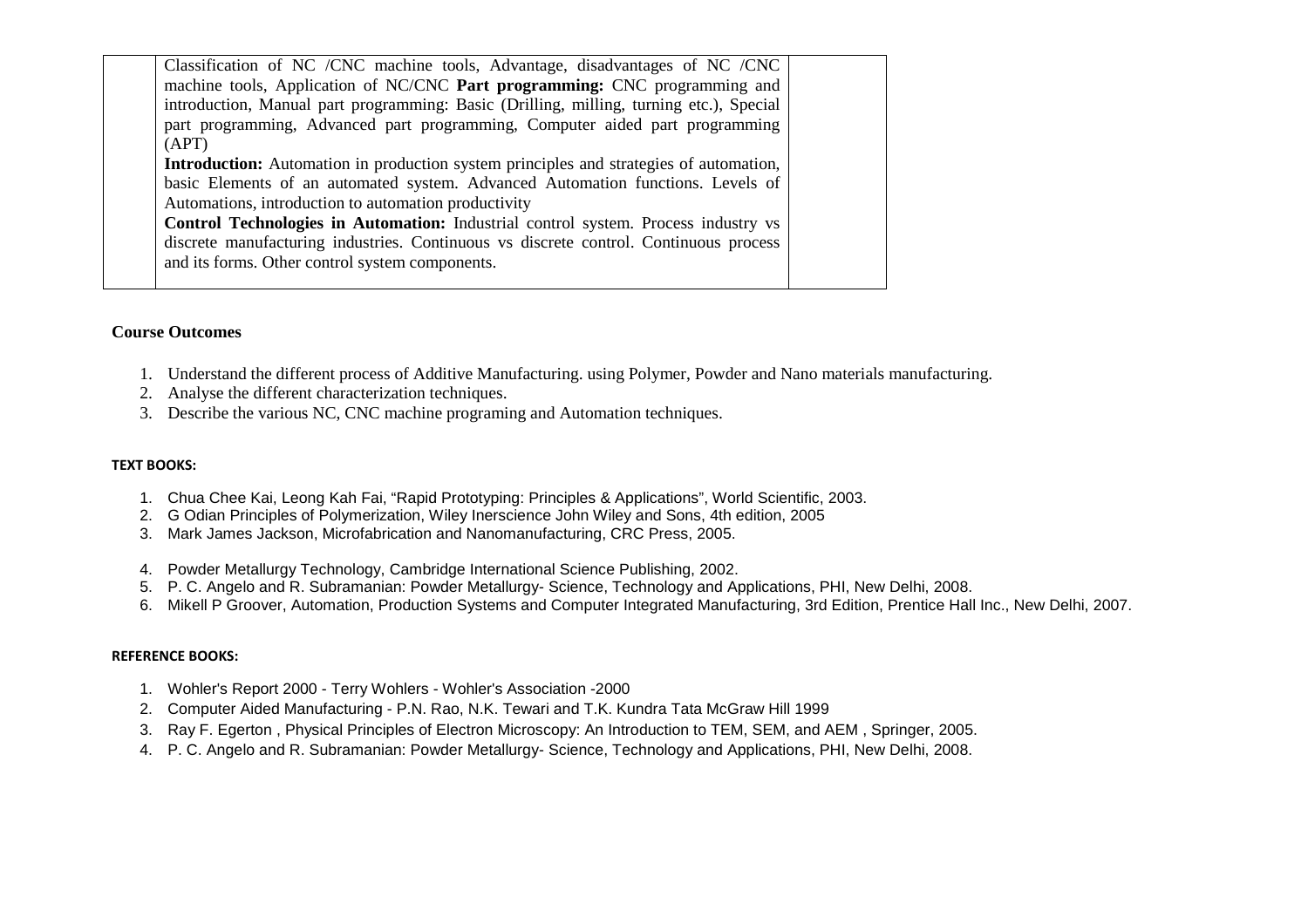## **CRYOGENICS**

## **Course objectives:**

1. To understand cryogenic system and gas liquefaction system

|            |        | <b>redits</b> | $-T-P$  | Assessment |            | <b>Exam Duration</b> |     |
|------------|--------|---------------|---------|------------|------------|----------------------|-----|
| ourse:     | .bde   |               |         | <b>SEE</b> | <b>CIA</b> |                      | rei |
| Cryogenics | 5ME831 | 03            | $3-0-0$ | 80         | ററ<br>∠∪   | 3Hrs                 |     |

2. To analyze gas cycle cryogenic

frigeration system

3. To Comprehend gas separation and

gas purification system

- 4. To have detailed knowledge of vacuum technology, insulation, storage of cryogenic liquids
- 5. To study applications of cryogenics and to embark on cryogenic fluid

## **Module 1**

## **Introduction to Cryogenic Systems:**

Cryogenic propellants and its applications, liquid hydrogen, liquid nitrogen, and liquid Helium

The thermodynamically Ideal system Production of low temperatures – Joule Thompson Effect, Adiabatic expansion.

## **Gas Liquefaction Systems:**

Liquefaction systems for Air Simple Linde –Hampson System, Claude System, Heylndt System, Dual pressure, Claude. Liquefaction cycle Kapitza System. Comparison of Liquefaction Cycles Liquefaction cycle for hydrogen, helium and Neon, Critical components of liquefactionsystems. **10hrs**

## **Module 2**

## **Gas Cycle Cryogenic Refrigeration Systems:**

Classification of Cryo coolers Stirling cycle Cryo – refrigerators, Ideal cycle – working principle. Schmidt's analysis of Stirling cycle, Various configurations of Stirling cycle refrigerators, Integral piston Stirling cryo-cooler, Free displacer split type Stirling Cryo coolers, Gifford Mcmahon Cryo- refrigerator, Pulse tube refrigerator, Solvay cycle refrigerator, Vuillimier refrigerator, Cryogenic regenerators.**10hrs**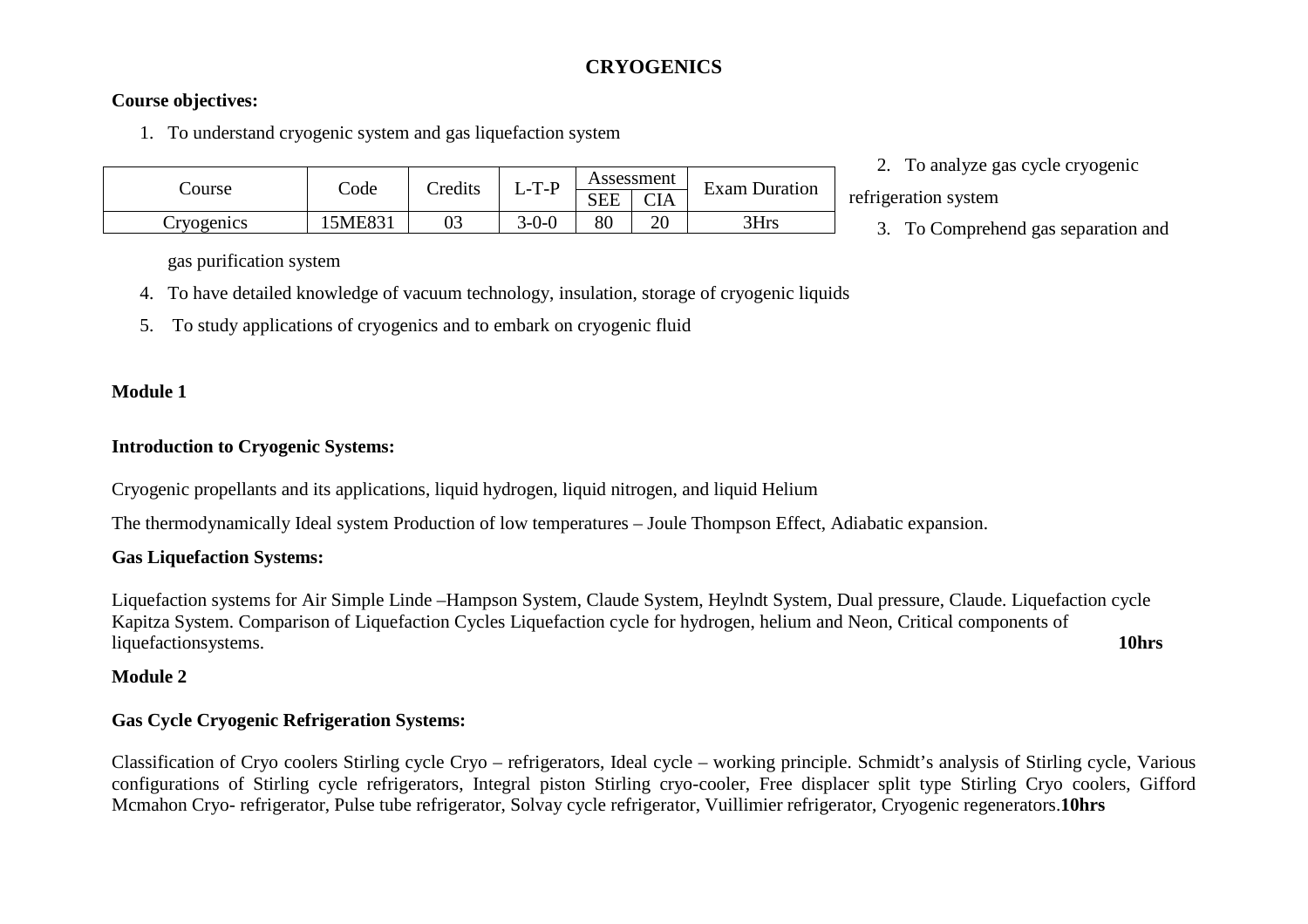### **Module 3**

### **Gas Separation and Gas Purification Systems**

Thermodynamic ideal separation system, Properties of mixtures, Principles of gas separation, Linde single column air separation. Linde double column air separation, Argon and Neon separation systems.

### **Ultra Low Temperature Cryo – Refrigerators**

Magneto Caloric Refrigerator 3He-4He Dilution refrigerator. Pomeranchuk cooling. Measurement systems for low temperatures, Temperature measurement at low temperatures, Resistance thermometers, Thermocouples, Thermistors, Gas Thermometry. Liquid level sensors.

**10hrs** 

## **Module 4 Vacuum Technology**

Vacuum Technology: Fundamental principles. Production of high vacuum, Mechanical vacuum pumps, Diffusion pumps, Cryo-pumping, Measurement of high vacuum level. Cryogenic Insulation: Heat transfer due to conduction, Evacuated porous insulation Powder &Fibers Opacified powder insulation, Gas filled powders & Fibrous materials Multilayer super-insulation, Composite insulation.

**10hrs** 

## **Module 5 Cryogenic Fluid Storage And Transfer Systems**

Design of cryogenic fluid storage vessels, Inner vessel, Outer Insulation, Suspension system, Fill and drain lines. Cryogenic fluid transfer, External pressurization, Self pressurization, Transfer pump.

### **Application of Cryogenic Systems**

Cryogenic application for food preservation – Instant Quick Freezing techniques Super conductive devices, Cryogenic applications for space technology.

Application of cryogenic systems, super conducting devices, space technology, cryogenic in biology and medicine.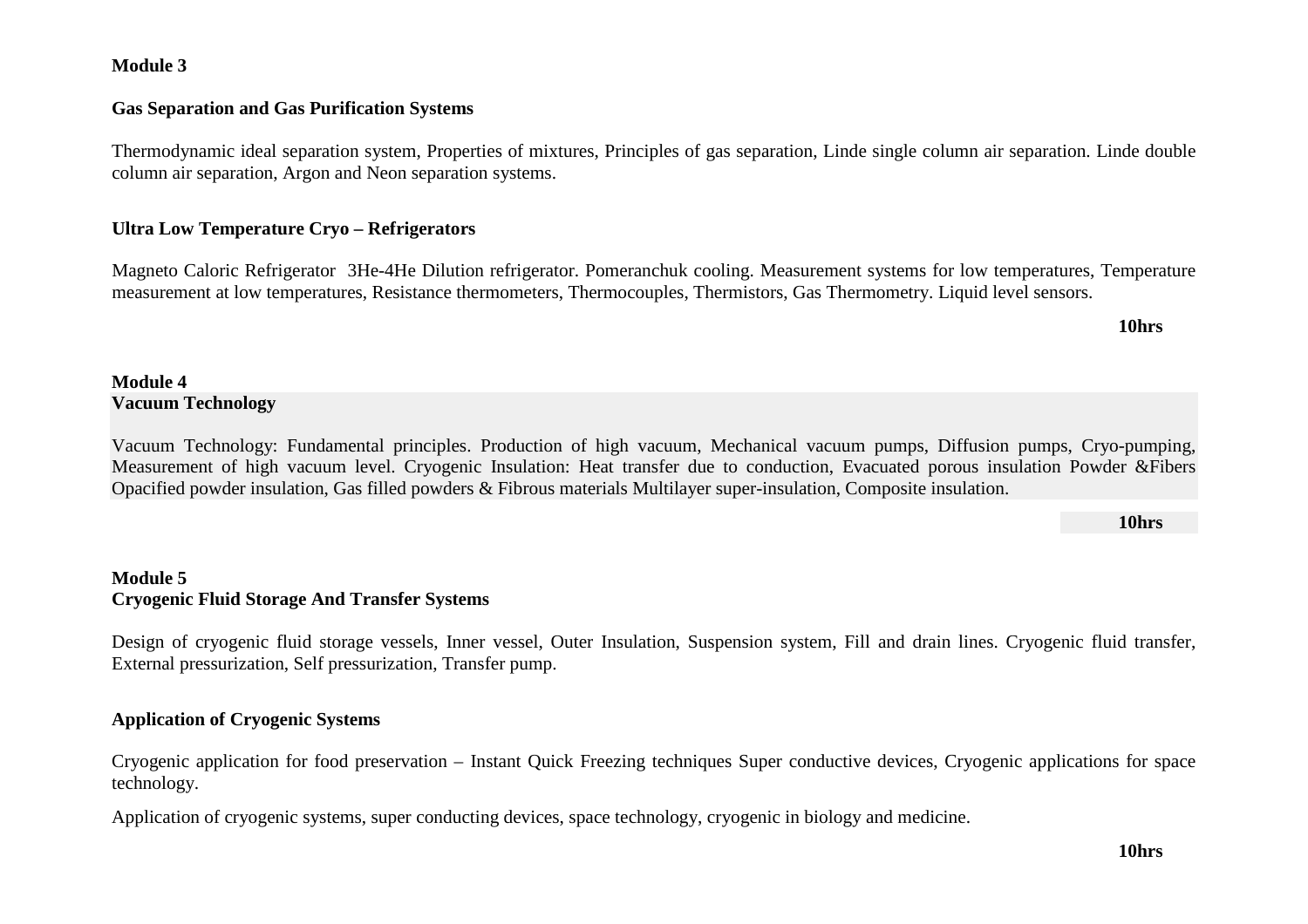#### **Course outcomes:**

### **On completion of this subject students will be able to:**

- 1. To be able to understand the cryogenic system.
- 2. To have complete knowledge of cryogenic refrigeration system
- 3. To be able to design gas separation and gas purification system
- 4. To able to solve the problem in , insulation, storage of cryogenic liquids
- 5. To be able to apply cryogenic in various areas and to be able take up research in cryogenics

## TEXT BOOKS

1. Cryogenic Systems – R.F. Barron

2. Cryogenic Engineering – R.B. Scott – D.Van Nostrand Company, 1959

## REFERENCE BOOKS

1. Cryogenic Process Engineering – K.D. Timmerhaus and T.M. Flynn, Plenum Press, New York,1989

2. High Vacuum Technology – A. Guthree – New Age International Publication

3. Experimental Techniques in Low Temperature Physics – G.K. White – Osford University Press,

## **E- Learning**

- VTU, E- learning
- NPTEL

## **Scheme of Examination:**

Two question to be set from each module. Students have to answer five full questions, choosing at least one full question from each module.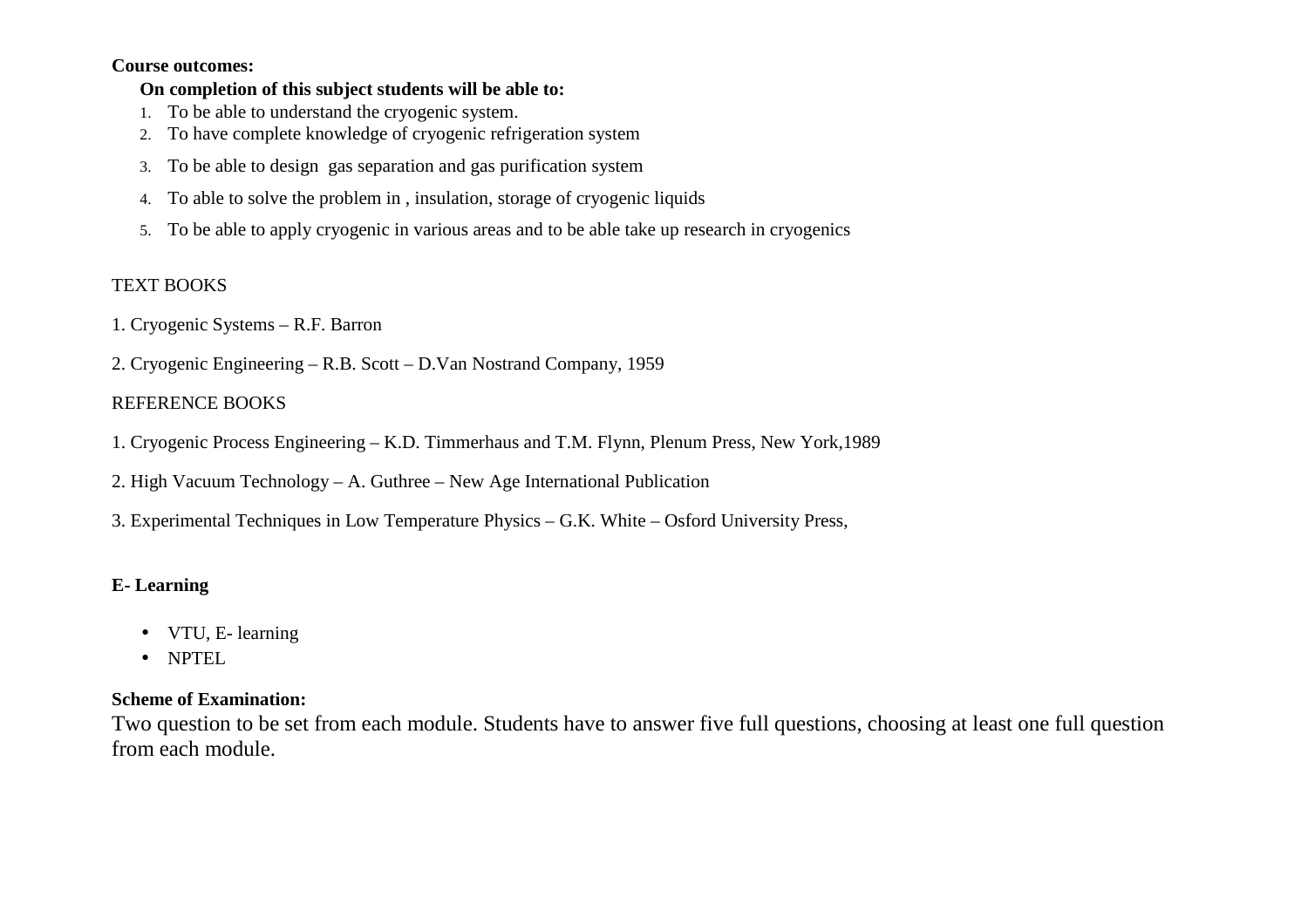#### **EXPERIMENTAL STRESS ANALYSIS**

| Course                              | Code    | $L-T-P$<br>Credits |         | Assessment |            | <b>Exam Duration</b> |  |
|-------------------------------------|---------|--------------------|---------|------------|------------|----------------------|--|
|                                     |         |                    |         | <b>SEE</b> | <b>CIA</b> |                      |  |
| <b>Experimental Stress Analysis</b> | 15ME832 |                    | $3-0-0$ | 80         | 20         | 3 Hrs                |  |

#### **Course Learning Objectives (CLO's):**

- 1. To use the method of electrical strain gauges to study and characterize the elastic behavior of solid bodies.
- 2. To measure displacement and perform stress strain analysis of mechanical systems using electrical resistance strain gauges.
- 3. To describe the photo elastic method to study and characterize the elastic behavior of solid bodies.
- 4. To determine stress strain behavior of solid bodies using methods of coating.
- 5. To conduct stress strain analysis of solid bodies using the methods Holography

#### **Module - 1**

Introduction: Definition of terms, Calibration, Standards, Dimension and units generalized measurement system. Basic concepts in dynamic measurements, system response, distortion, impedance matching, Analysis of experimental data, cause and types of experimental errors. general consideration in data analysis.

**Electrical Resistance Strain Gages:** Strain sensitivity in metallic alloys, Gageconstruction, Adhesives and mounting techniques, Gage sensitivity and gage factor,Performance' Characteristics, Environmental effects, Strain Gage circuits. Potentiometer, Wheatstone's bridges, Constant current circuits.

## **Module -2 Strain Analysis Methods:** Two element, three element rectangular and delta rosettes, Correction for transverse strain effects, Stress gage, Plane

shear gage, Stress intensity factor gage.

### **04 Hours**

**Force, Torque and strain measurements:** Mass balance measurement, Elastic element for force measurements, torque measurement.

#### **02 Hours**

#### **Module –3**

**Photoelasticity:** Nature of light, Wave theory of light - optical interference, Stress optic law –effect of stressed model in plane and circuclar polariscopes, Isoclinics&Isochromatics, Fringe order determination Fringe multiplication techniques , Calibration photoelastic model materials

#### **06Hours**

**Two Dimensional Photoelasticity**: Separation methods: Shear difference method,Analytical separation methods, Model to prototype scaling, Properties of 2D photoelastic model materials, Materials for 2D photoelasticity

### **02 Hours**

#### **Module - 4**

## **03Hours**

**05 Hours**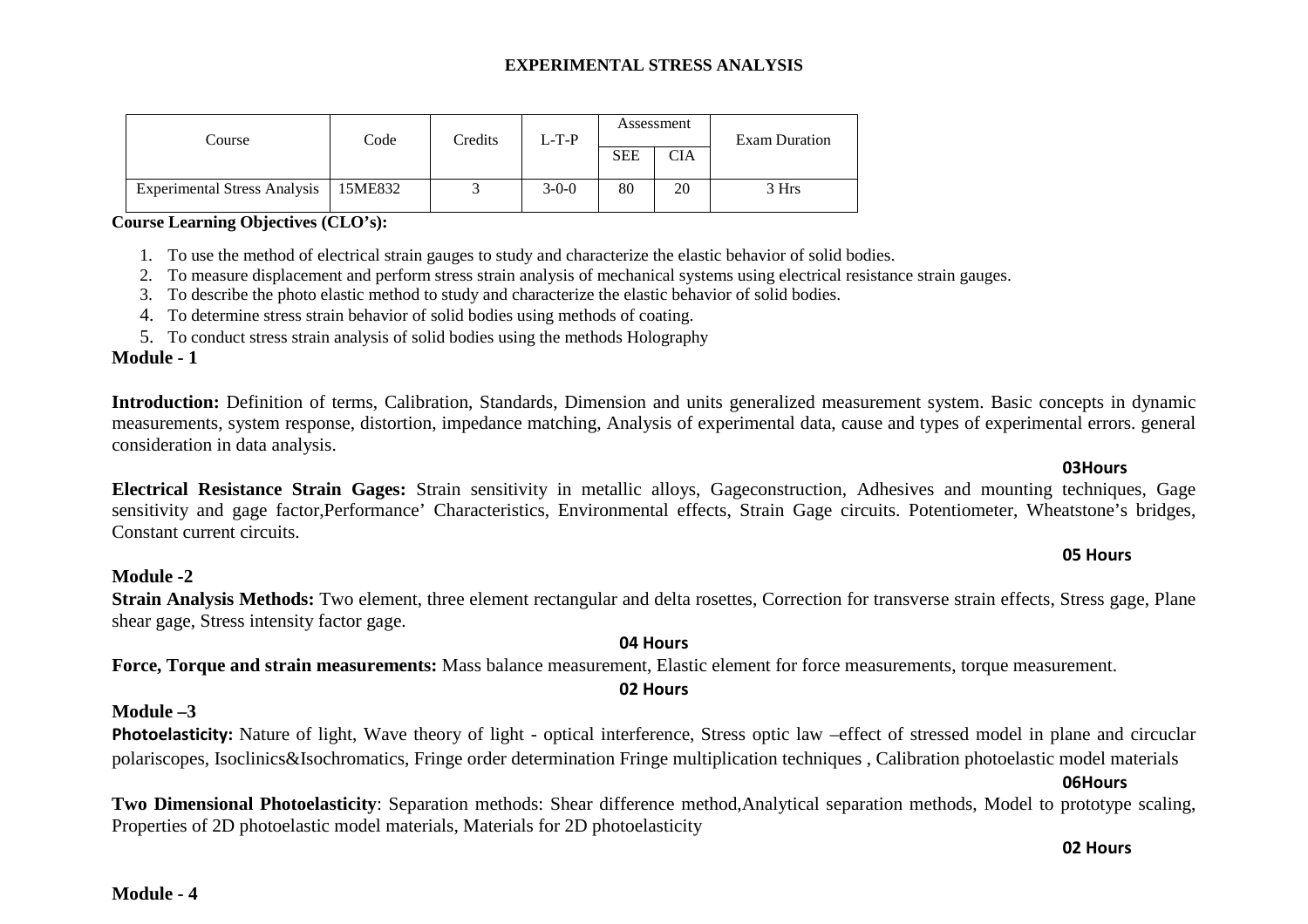**Three Dimensional Photo elasticity**: Stress freezing method, Scattered lightphotoelasticity, Scattered light as an interior analyzer and polarizer, Scattered lightpolariscope and stress data Analyses.

 **04 Hours** 

 **Photoelastic (Birefringent) Coatings :**Birefringence coating stresses, Effects ofcoating thickness: Reinforcing effects, Poission's, Stress separation techniques: Oblique incidence, Strip coatings

## **06 Hours**

## **Module –5**

**Brittle Coatings:** Coatings stresses, Crack patterns, Refrigeration techniques, Load relaxation techniques, Crack detection methods, Types of brittle coatings, Calibration of coating. Advantages and brittle coating applications.

**05Hours** 

 **Moire Methods:** Moire fringes produced by mechanical interference .Geometrical approach, Displacement field approach to Moire fringe analysis, 0ut of plane displacement measurements, Out of plane slope measurements .Applications and advantages

#### **Course Outcomes (CO's):**

At the end of the course, the student will be able to:

- 1. Explain characterize the elastic behavior of solid bodies.
- 2. Describe stress strain analysis of mechanical systems using electrical resistance strain gauges.
- 3. Discuss skills for experimental investigations an accompanying laboratory course is desirable
- 4. Discuss experimental investigations by predictions by other methods.
- **5.** Describe various coating techniques.

## **TEXT BOOKS:**

- 1. **"Experimental Stress Analysis",** Dally and Riley, McGraw Hill.
- 2. **"Experimental Stress Analysis".** Sadhu Singh, Khanna publisher.

3. **Experimental stress Analysis**, Srinath L.S tata Mc Graw Hill.

## **REFERENCES BOOKS :**

- 1. **"Photoelasticity Vol I and Vol II,** M.M.Frocht, John Wiley & sons.
- 2. **"Strain Gauge Primer",** Perry and Lissner,
- 3. **"Photo Elastic Stress Analysis",** Kuske, Albrecht & Robertson John Wiley & Sons.
- 4. **"Motion Measurement and Stress Analysis",** Dave and Adams,

<sup>5</sup>**. Holman, Experimental Methods for Engineers,** Tata McGraw-Hill Companies, 7th

Edition, New York, 2007.

**6. B. C. Nakra and K. K. Chaudhry**, Instrumentation, Measurement and Analysis, Tata McGraw-Hill Companies, Inc, New York, 7<sup>th</sup> Edition, 2006.

 **Scheme of Examination:**Two question to be set from each module. Students have to answer five full questions, choosing at least one full question from each module.

## **05Hours**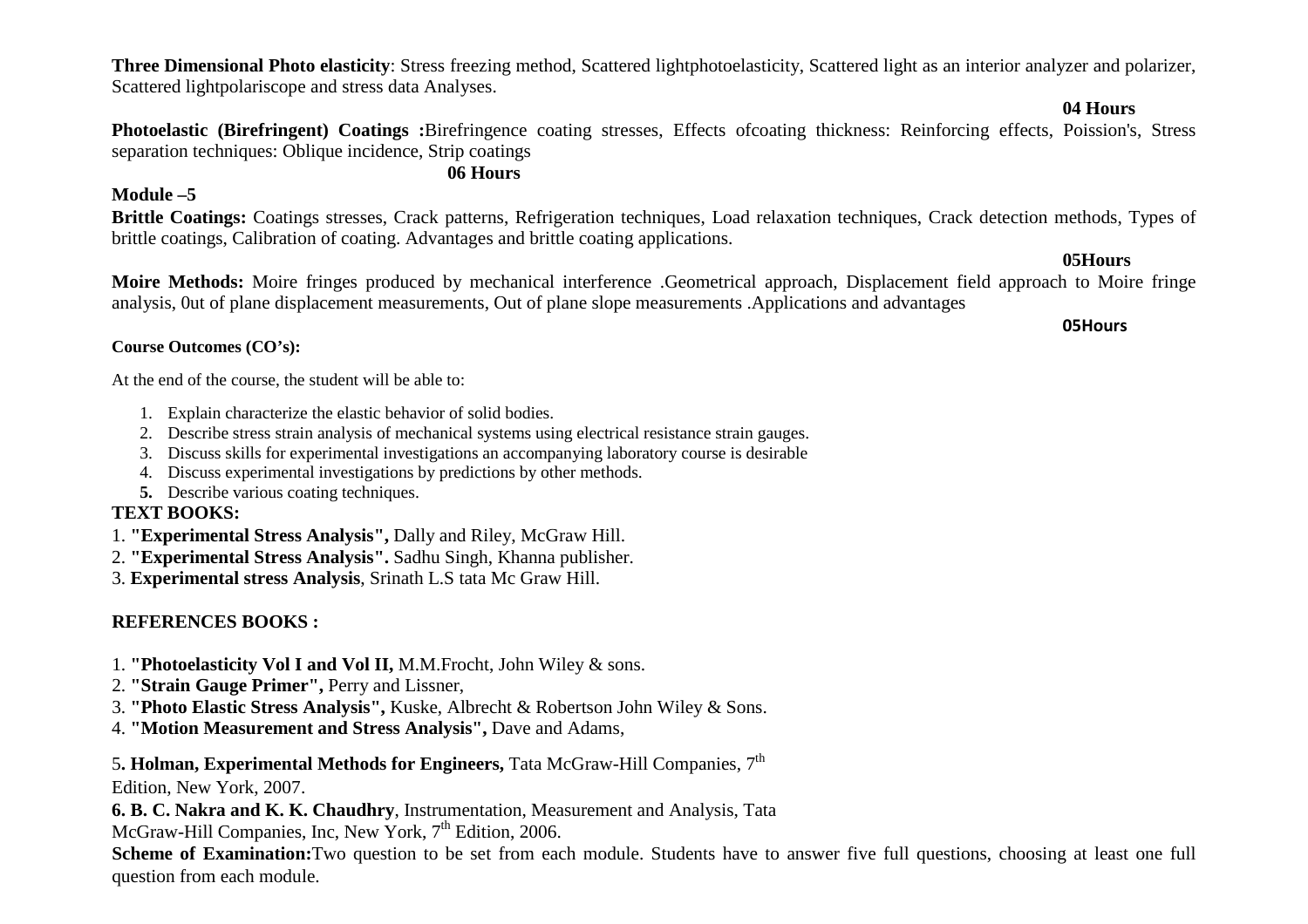#### **THEORY OF PLASTICITY**

| Course               | Code    | Credits | $L-T-P$ | Assessment |            | <b>Exam Duration</b> |  |
|----------------------|---------|---------|---------|------------|------------|----------------------|--|
|                      |         |         |         | <b>SEE</b> | <b>CIA</b> |                      |  |
| Theory of Plasticity | 15ME833 |         | $3-0-0$ | 80         | 20         | 3 Hrs                |  |

**Pre-requisite:** This course requires sufficient solid mechanics and theory of elasticity background and basic knowledge about materials and their mechanical properties.

#### **Course objectives:**

| CLO1             | To introduce the concepts of Plasticity and mechanism of plastic deformation in metals.               |
|------------------|-------------------------------------------------------------------------------------------------------|
| CLO <sub>2</sub> | To expose the students to elasto-plastic problems involving plastic deformation of<br>beams and bars. |
| CLO <sub>3</sub> | To introduce the concepts of slip line field theory.                                                  |

#### **Module 1**

**Briefreviewof fundamentals of elasticity**:Concept of stress, stress invariants, principal Stresses, octahedralnormalandshearstresses,sphericalanddeviatoric stress,stress transformation;concept of strain,engineeringandnaturalstrains, octahedralstrain,deviator and spherical strain tensors, strainrateandstrainrate tensor, cubical dilation, generalized Hooke's law, numerical problems.

#### **8 Hours**

#### **Module 2**

**Plastic Deformation of Metals**: Crystalline structure in metals, mechanism of plastic deformation, factors affecting plastic deformation, strain hardening, recovery, recrystallization and grain growth, flow figures or Luder's cubes.

**Yield Criteria:** Introduction, yield or plasticity conditions, Von Mises and Tresca criterion, geometrical representation, yield surface, yield locus (two dimensional stress space), experimental evidence for yield criteria, problems.

**9 Hours** 

#### **Module 3**

**Stress Strain Relations:** Idealised stress-strain diagramsfor differentmaterialmodels, empirical equations,Levy-VonMises equation, Prandtl-Reuss andSaintVenant theory, experimental verification of Saint Venant's theory of plastic flow. Concept of plastic potential, maximum work hypothesis, mechanical work for deforming a plastic substance.

**8 Hours**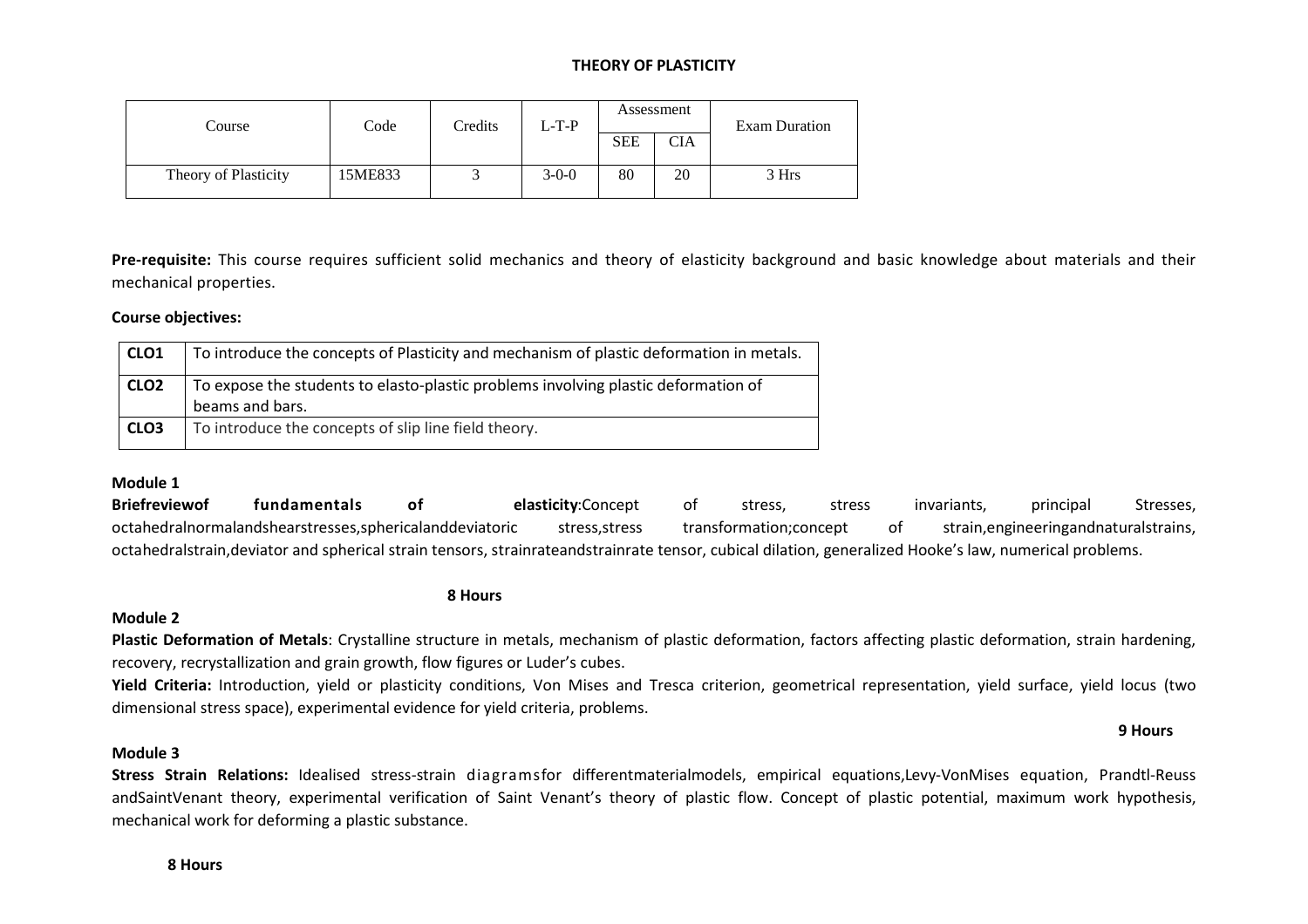**Module 4** 

**Bending of Beams**:Stages ofplasticyielding, analysis of stresses, linear and nonlinear stress strain curve, problems. **Torsion of Bars**: Introduction, plastic torsion of a circular bar, elastic perfectly plastic material, elastic work hardening of material, problems.

#### **Module 5**

**Course outcomes:**

**Slip Line Field Theory**: Introduction, basic equations for incompressible two dimensional flows, continuity equations, stresses in conditions of plain strain, convention for slip lines, geometry of slip line field, properties of the slip lines, construction of slip line nets.

 **9 Hours** 

**8 Hours**

At the end of course, student will able to:

| CLO <sub>1</sub> | Understand stress, strain, deformations, relation between stress and strain and plastic<br>deformation in solids. |
|------------------|-------------------------------------------------------------------------------------------------------------------|
|                  |                                                                                                                   |
| CLO <sub>2</sub> | Understand plastic stress-strain relations and associated flow rules.                                             |
| CLO <sub>3</sub> | Perform stress analysis in beams and bars including Material nonlinearity.                                        |
| CLO <sub>4</sub> | Analyze the yielding of a material according to different yield theory for a given state of                       |
|                  | stress.                                                                                                           |
| CLO <sub>5</sub> | Interpret the importance of plastic deformation of metals in engineering problems.                                |
|                  |                                                                                                                   |

### **Scheme of Examination:**

Two questions to be set from each module. Students have to answer five full questions, choosing one full question from each module.

### **Text Books:**

- 1. "Theory of Plasticity", Chakraborty, 3rd Edition Elsevier.
- 2. "TheoryofPlasticityand Metal formingProcess"-Sadhu Singh, KhannaPublishers, Delhi.

#### **References Books:**

1. "EngineeringPlasticity-TheoryandApplicationto Metal FormingProcess" -R.A.C. Slater, McMillan

### PressLtd.

2. "Basic Engineering Plasticity", DWA Rees, 1st Edition, Elsevier.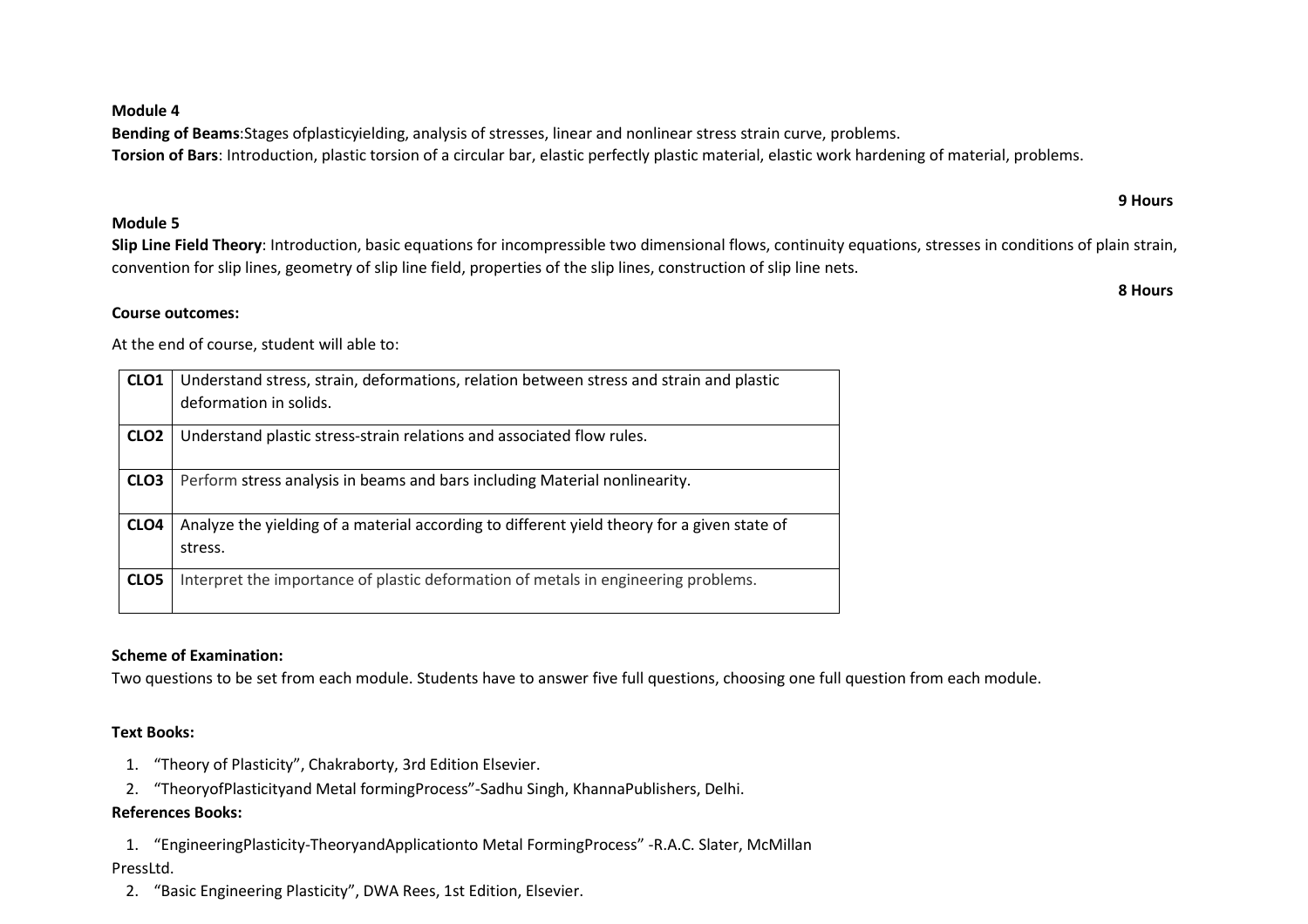- 3. "Engineering Plasticity", W. Johnson and P. B. Mellor, Van NoStrand Co. Ltd 2000
- 4. Advanced Mechanics of solids, L. S. Srinath, Tata Mc. Graw Hill, 2009.

# Green Manufacturing

|                         |        | Credits<br>Code |         | Assessment |            | <b>Exam Duration</b> |  |
|-------------------------|--------|-----------------|---------|------------|------------|----------------------|--|
| course                  |        |                 | $L-T-P$ | <b>SEE</b> | <b>CIA</b> |                      |  |
| Green<br>∟Manufacturing | 5ME834 | ້               | 3-0-0   | 80         | 20         | 3 Hrs                |  |

## **COURSE OBJECTIVES**

Students will be ableto

- 1. Acquire a broad understanding of sustainable manufacturing, green product and process
- 2. Understand the analytical tools, techniques in green manufacturing
- 3. Understand thestructures of sustainable manufacturing, environmental and management practice.

## **Module- 1**

## **Introduction to Green Manufacturing**

Why Green Manufacturing, Motivations and Barriers to Green Manufacturing, Environmental Impact of Manufacturing, Strategies for Green Manufacturing.

## **The Social, Business, and Policy Environment for Green Manufacturing**

Introduction, The Social Environment—Present Atmosphere and Challenges for Green Manufacturing, The Business Environment: Present Atmosphere and Challenges, The Policy Environment—Present Atmosphere and Challenges for Green Manufacturing. **08Hrs**

## **Module- 2**

## **Metrics for Green Manufacturing**

Introduction, Overview of Currently Used Metrics, Overview of LCA Methodologies, Metrics Development Methodologies, Outlook and Research Needs.

## **Green Supply Chain**

Motivation and Introduction, Definition, Issues in Green Supply Chains (GSC),Techniques/Methods of Green Supply Chain, Future of Green Supply Chain.

## **Principles of Green Manufacturing**

Introduction, Background, and Technology Wedges, Principles, Mapping Five Principles to Other Methods and Solutions. **08Hrs**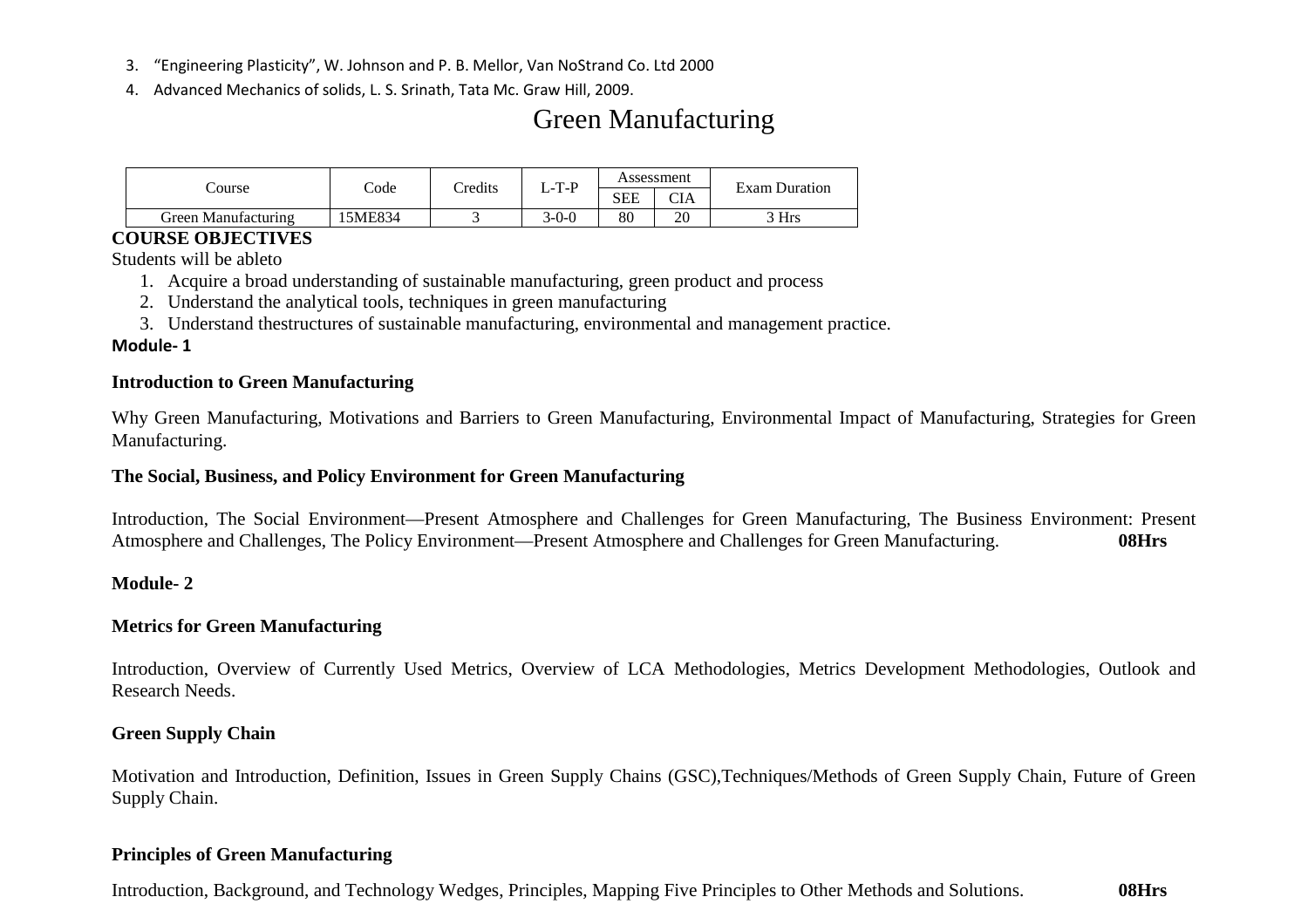## **Module -3**

### **Closed-Loop Production Systems**

Life Cycle of Production Systems, Economic and Ecological Benefits of Closed Loop Systems, Machine Tools and Energy Consumption, LCA of Machine Tools, Process Parameter Optimization, Dry Machining and Minimum Quantity Lubrication, Remanufacturing, Reuse, Approaches for Sustainable Factory Design.

### **Semiconductor Manufacturing**

Overview of Semiconductor Fabrication, Micro fabrication Processes, Facility Systems, Green Manufacturing in the Semiconductor Industry: Concepts and Challenges, Use-Phase Issues with Semiconductors, Example of Analysis of Semiconductor Manufacturing. **08Hrs**

### **Module- 4 Environmental Implications of Nano-manufacturing**

Introduction, Nano-manufacturing Technologies, Conventional Environmental Impactof Nano-manufacturing, Unconventional Environmental Impactsof Nano-manufacturing, Life Cycle Assessment (LCA) of Nanotechnologies.

## **Green Manufacturing Through Clean Energy Supply**

Introduction, Clean Energy Technologies, Application Potential of Clean Energy Supplying Green Manufacturing **08Hrs**

## **Module- 5**

## **Packaging and the Supply Chain: A Look at Transportation**

Introduction, Background, Recommended Method to Determine Opportunitiesfor Improved Pallet Utilization, Discussion.

## **Enabling Technologies for Assuring Green Manufacturing**

Motivation, Process Monitoring System, Applying Sensor Flows in Decision Making:Automated Monitoring, Case Study.

## **Concluding Remarks and Observations about the Future**

Introduction, Evolution of Manufacturing, Leveraging Manufacturing, Energy of Labor. **08Hrs**

## **COURSE OUTCOMES**

- 1. Understand the basic design concepts, methods, tools, the key technologies and the operation of sustainable green manufacturing.
- 2. Apply the principles, techniques and methods to customize the learned generic concepts to meet the needs of a particular industry/enterprise.
- 3. Identify the strategies for the purpose of satisfying a set of given sustainable green manufacturing requirements.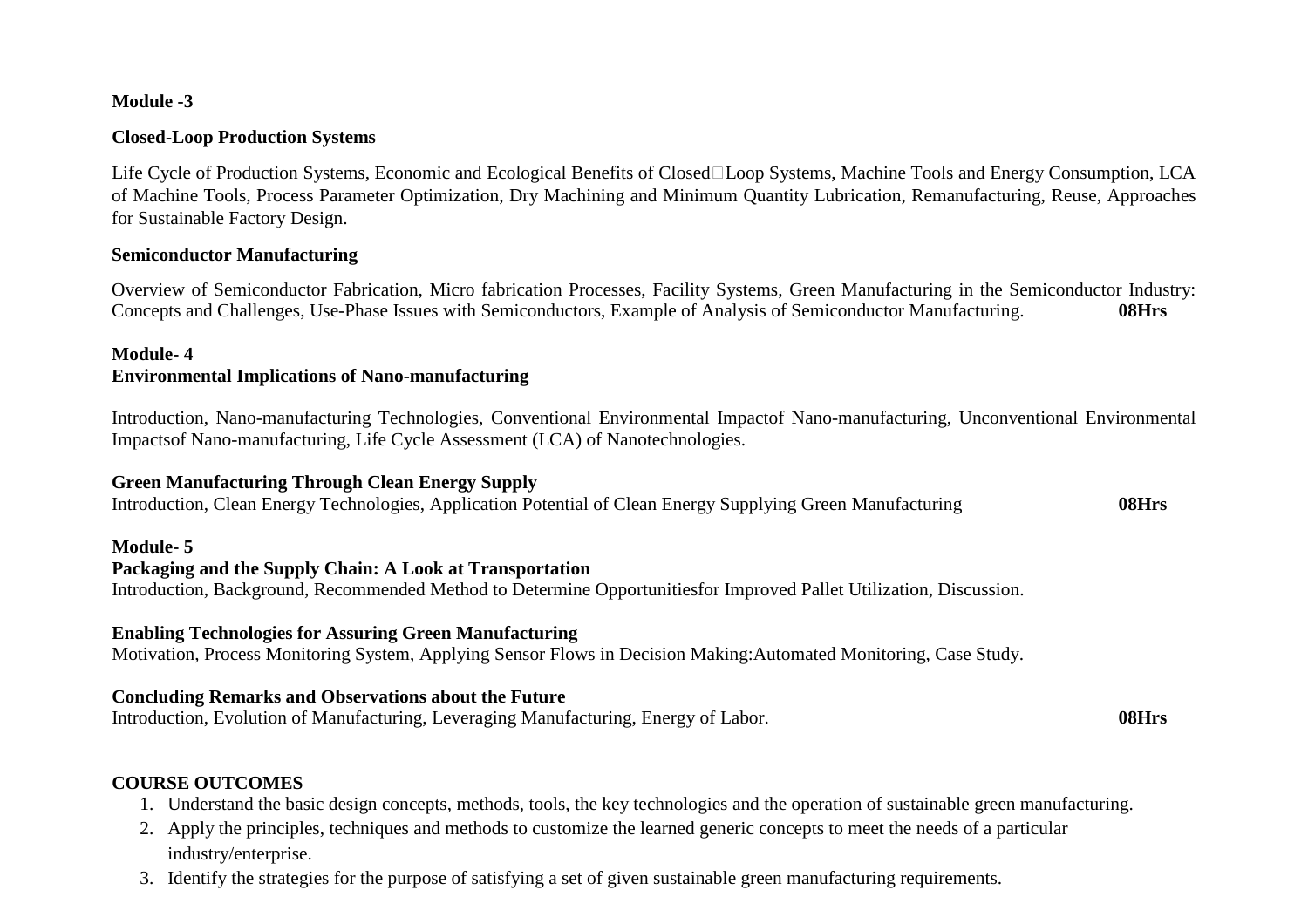4. Design the rules and processes to meet the market need and the green manufacturing requirements by selecting and evaluating suitable technical, managerial / project management and supply chain management scheme.

## **PRODUCT LIFE CYCLE MANAGEMENT**

|                                  | Code    | Credits | Assessment<br>$L-T-P$ |     | <b>Exam Duration</b> |       |
|----------------------------------|---------|---------|-----------------------|-----|----------------------|-------|
| Course                           |         |         |                       | SEE | CIA                  |       |
| Product Life Cycle<br>Management | 15ME835 |         | $3-0-0$               | 80  | 20                   | 3 Hrs |

#### **Course objectives:**

This course enables students to

- 1. Familiarize with various strategies of PLM
- 2. Understand the concept of product design and simulation.
- 3. Develop New product development ,product structure and supporting systems
- 4. Interpret the technology forecasting and product innovation and development in business processes.
- 5. Understand product building and Product Configuration.

## **MODULE 1:**

## **INTRODUCTION TO PLM AND PDM**

Introduction to PLM,Need for PLM,opportunities and benefits of PLM, different views of PLM, components of PLM, phases of PLM, PLM feasibility study. PLM Strategies, strategy elements, its identification, selection and implementation. Product Data Management, implementation of PDM systems. 8Hrs

## **MODULE 2:**

## **PRODUCT DESIGN**

Engineering design, organization and decomposition in product design, product design process, methodical evolution in product design, concurrent engineering, design for 'X' and design central development model. Strategies for recovery at end of life, recycling, human factors in product design. Modelling and simulation in product

8Hrs.

### **MODULE 3:**

## **PRODUCT DEVELOPMENT**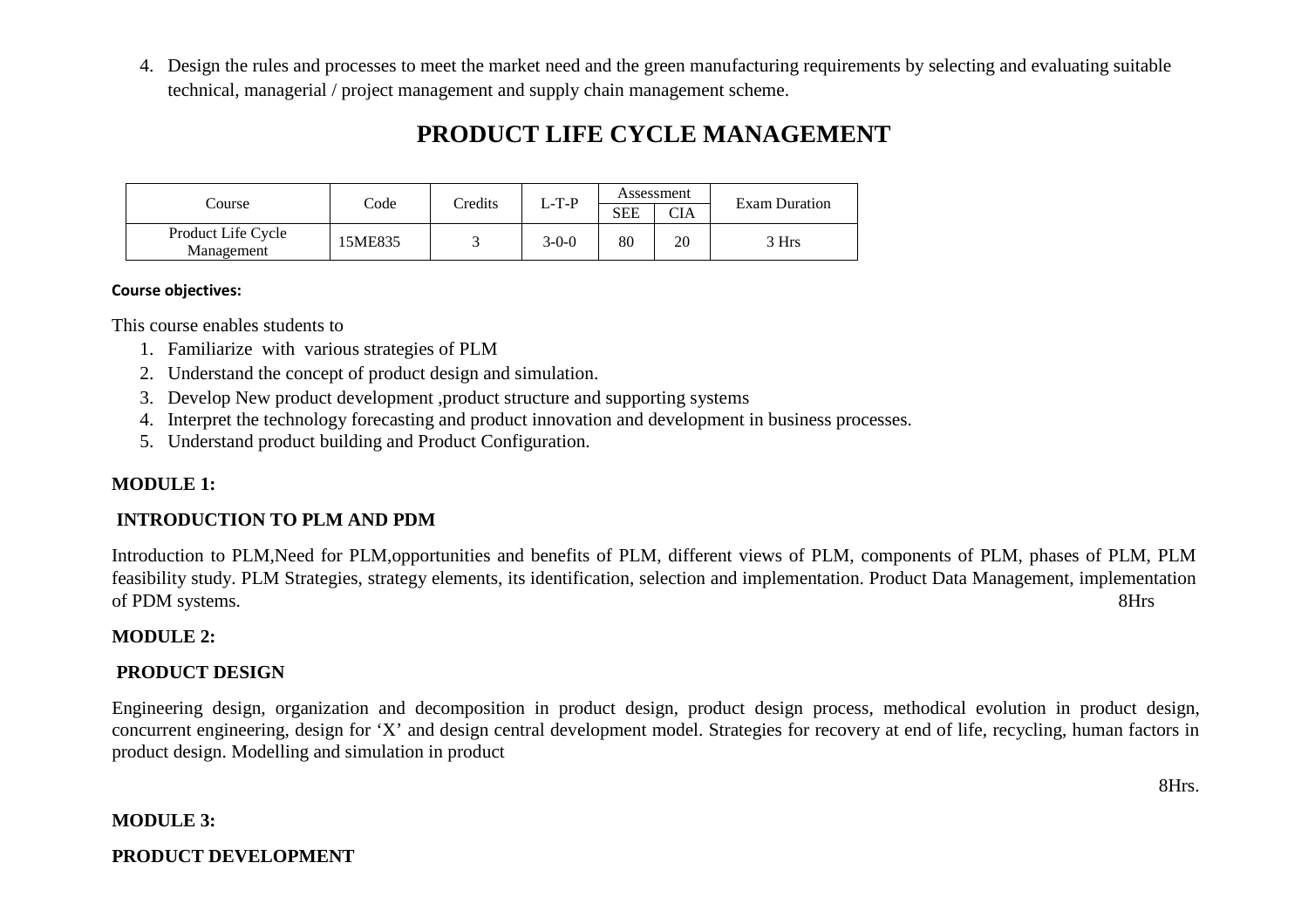8Hrs.

8Hrs.

8Hrs

New Product Development, Structuring new product development, building decision support system, Estimating market opportunities for new product, new product financial control, implementing new product development, market entry decision, launching and tracking new product program. Concept of redesign of product.

**MODULE 4:** 

## **TECHNOLOGY FORECASTING**

Technological change, methods of technology forecasting, relevance trees, morphological methods, flow diagram and combining forecast of technologies Integration of technological product innovation and product development in business processes within enterprises, methods and tools in the innovation process according to the situation, methods and tools in the innovation process according to the situation.

## **MODULE 5:**

## **PRODUCT BUILDING AND STRUCTURES**

Virtual product development tools for components, machines, and manufacturing plants: 3D CAD systems, digital mock-up, model building, model analysis, production (process) planning, and product data technology, Product structures: Variant management, product configuration, material master data, product description data, Data models, Life cycles of individual items, status of items.

## **Scheme of Examination:**

Two question to be set from each module. Students have to answer five full questions, choosing at least one full question from each module.

## **Course Outcomes: Student will be able to**

- 1. Explain the various strategies of PLM and Product Data Management
- 2. Describe decomposition of product design and model simulation
- 3. Apply the concept of New Product Development and its structuring.
- 4. Analyze the technological forecasting and the tools in the innovation.
- 5. Apply the virtual product development and model analysis

## **Text Books:**

1.Stark, John. *Product Lifecycle Management: Paradigm for 21st Century ProductRealisation*, Springer-Verlag, 2004. ISBN 1852338105

2.Fabio Giudice, Guido La Rosa, Product Design for the environment-A life cycle

approach, Taylor & Francis 2006